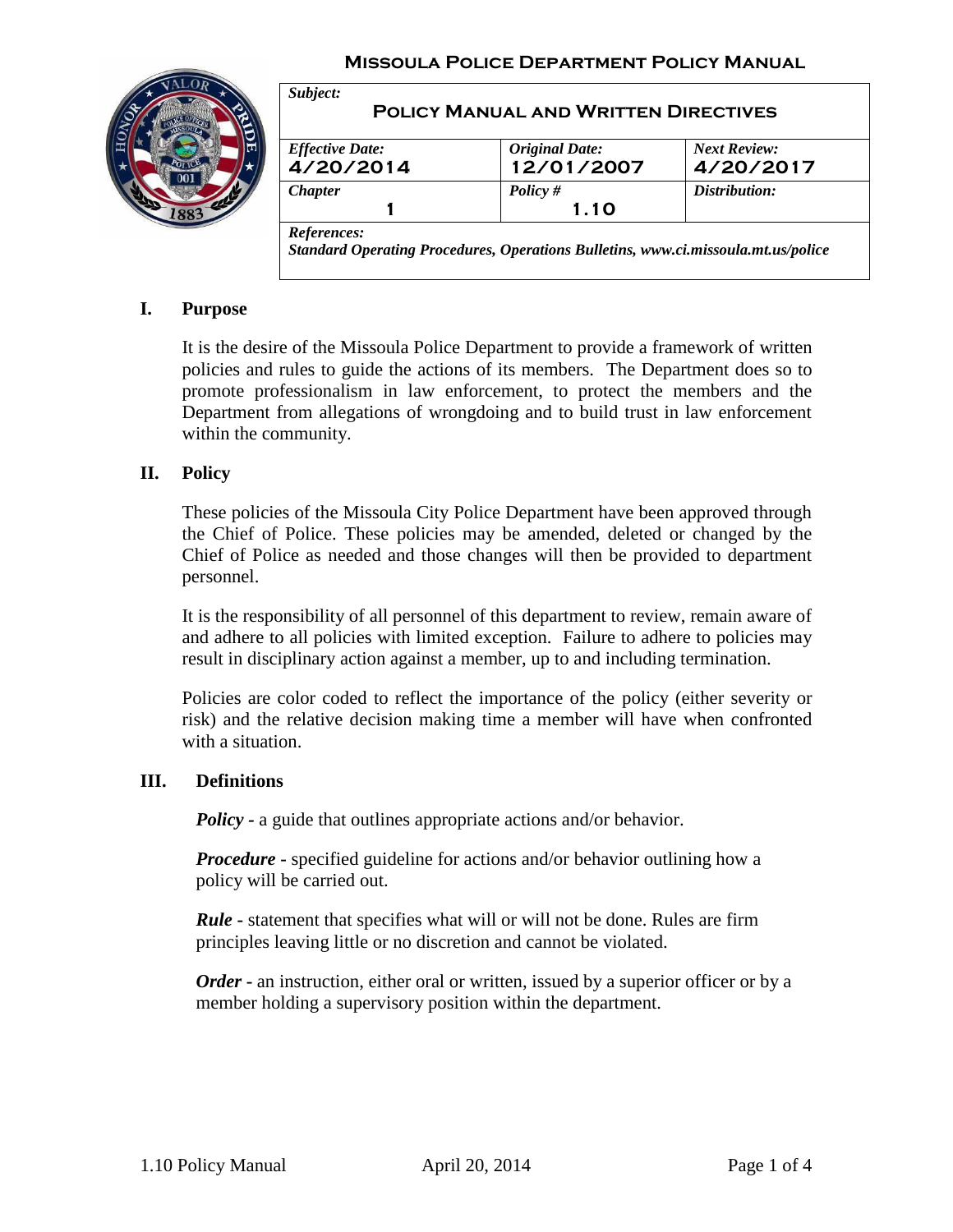## *Policy Color Coding:*

| <b>Policy covers an area</b> | Policy covers an area of     |
|------------------------------|------------------------------|
| of high severity or legal    | high severity or legal risk, |
| risk, with little decision   | but with more decision       |
| making time and              | making time or higher        |
| limited frequency.           | frequency.                   |
| <b>Policy covers an area</b> | Policy, while important, has |
| of moderate severity or      | lower legal risk or there is |
| legal risk, but limited      | adequate time to consult     |
| frequency and/or             | policy for guidance before   |
| decision making time.        | action.                      |

*Police Officer* **-** a duly appointed, sworn member of the police department.

*Rated Officer -* a police officer who holds the rank, either permanent, temporary or probationary, to include sergeant, lieutenant, captain, assistant chief and chief.

*Command Officer* **-** a police officer who holds the rank, either permanent, temporary or probationary, to include, lieutenant, captain, assistant chief and chief.

*Staff Officer* **-** a police officer who holds the rank, either permanent, temporary, or probationary, to include captain, assistant chief and chief.

*May -* means that an action or behavior is not mandatory, but implies the use of reasonable discretion.

*Shall -* means that an action or behavior is mandatory and the affirmative duty to comply.

The terms *they, he, him, his, and man are intended to be gender neutral.* This also applies to him/her, he/she, his/hers etc.

## **IV. Procedures**

#### **A. Policy and other Written Directives**

- 1. **Department Policies** Policies consist of the rules, regulations and guidelines developed to assist in delivering professional police services to the community. Policies are established under direction of the Chief.
- 2. Standard Operating Procedures Each Operational Unit or Division is responsible for developing written procedures for specific routine tasks that assist members in fulfilling the duties under normal circumstances. S.O.P.'s are developed under the direction of Staff Officers.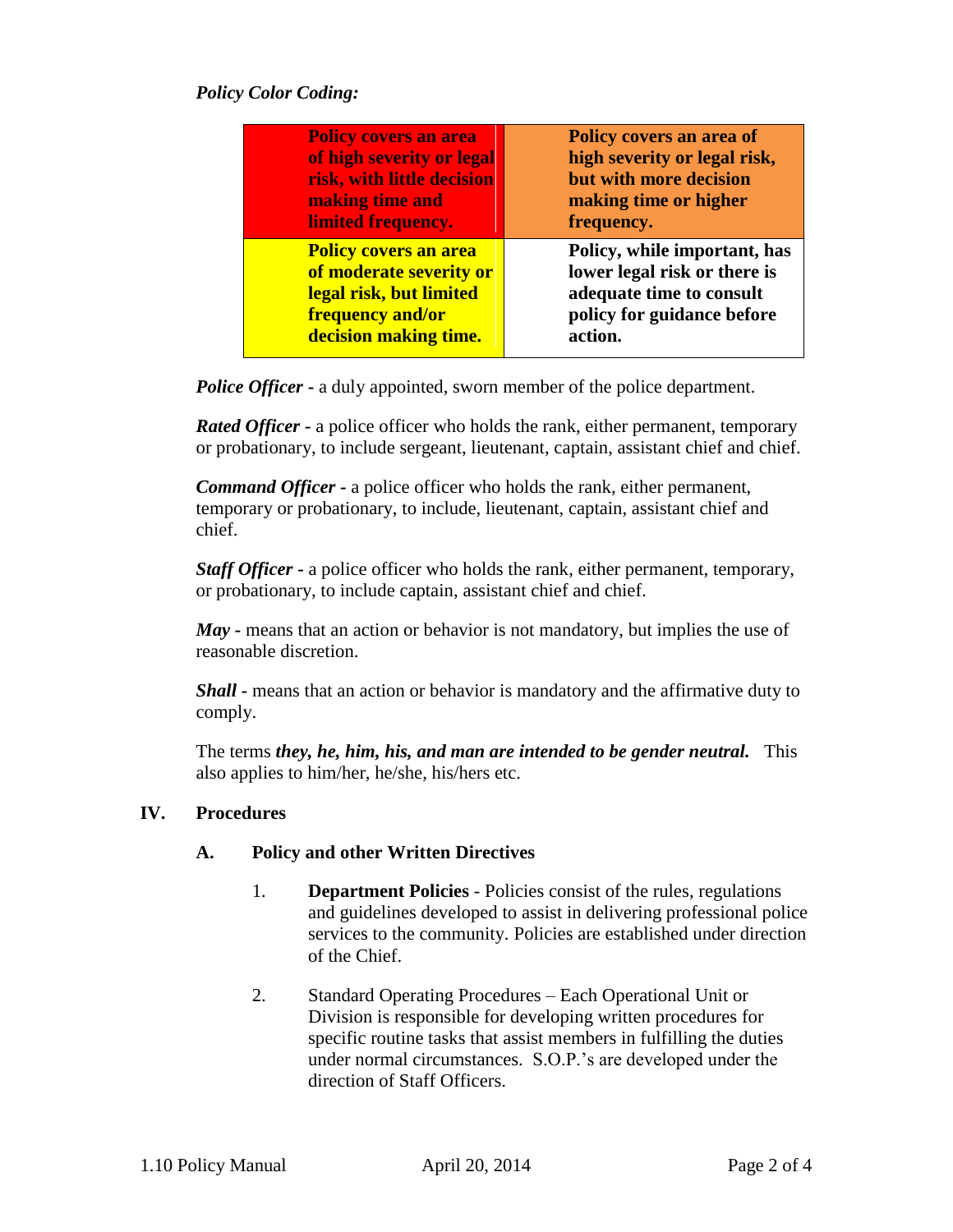- 3. Operations Bulletins When temporary or timely, permanent changes to policies or procedures are needed to facilitate smooth operation, Operations Bulletins will be issued electronically, published on bulletin boards and read aloud in briefings. Oftentimes, they will later be integrated into new editions of policy or procedure manuals. Operations Bulletins are developed under the direction of Command Officers.
- 4. Incident Operational Plans Planned operations including major events, prolonged incidents, warrant services and crackdowns or emphasis patrols should include development of a written Operations Plan and be approved through the chain of command. Operational plans should be distributed as part of pre-operational briefings.
- 5. Electronic Messaging Use of email or MDC messaging is an alternate form of giving written instruction that can be preserved for posterity. Such means should not be considered confidential and may result in public access to sensitive information.

# **B. Access, Use and Electronic Storage**

- 1. The most current edition of the Policy Manual will be accessible through the City's Internet site, [www.ci.missoula.mt.us/police.](http://www.ci.missoula.mt.us/police)
- 2. The manual is published as a fully searchable, read-only PDF file and requires Adobe Reader ® software to access. Members may use links on the table of contents to go directly to policies from that page.
- 3. It is also possible to search for individual words or combinations of words within the policy manual using the binocular icon on the Adobe® toolbar.
- 4. Members should not save/store copies of the PDF file on any department computer hard-drive, fileserver or city network to prevent possibility of outdated policies. Desktop icons directed to the network location of the current edition of the policy manual are acceptable on all department computers.

# **C. Publishing and Distribution**

- 1. The policies of the department shall be updated at least one time annually. During each update, every policy will be examined according to the scheduled review dates of individual polices.
- 2. All members will receive notice by means of city email each time a policy is created or has been updated.
- 3. Changes to specific policies during annual publishing will be mentioned in the section "What's New in this Edition…"
- 4. Members will also receive an electronic edition of the policy on CD-ROM during the annual update. Members of the Missoula